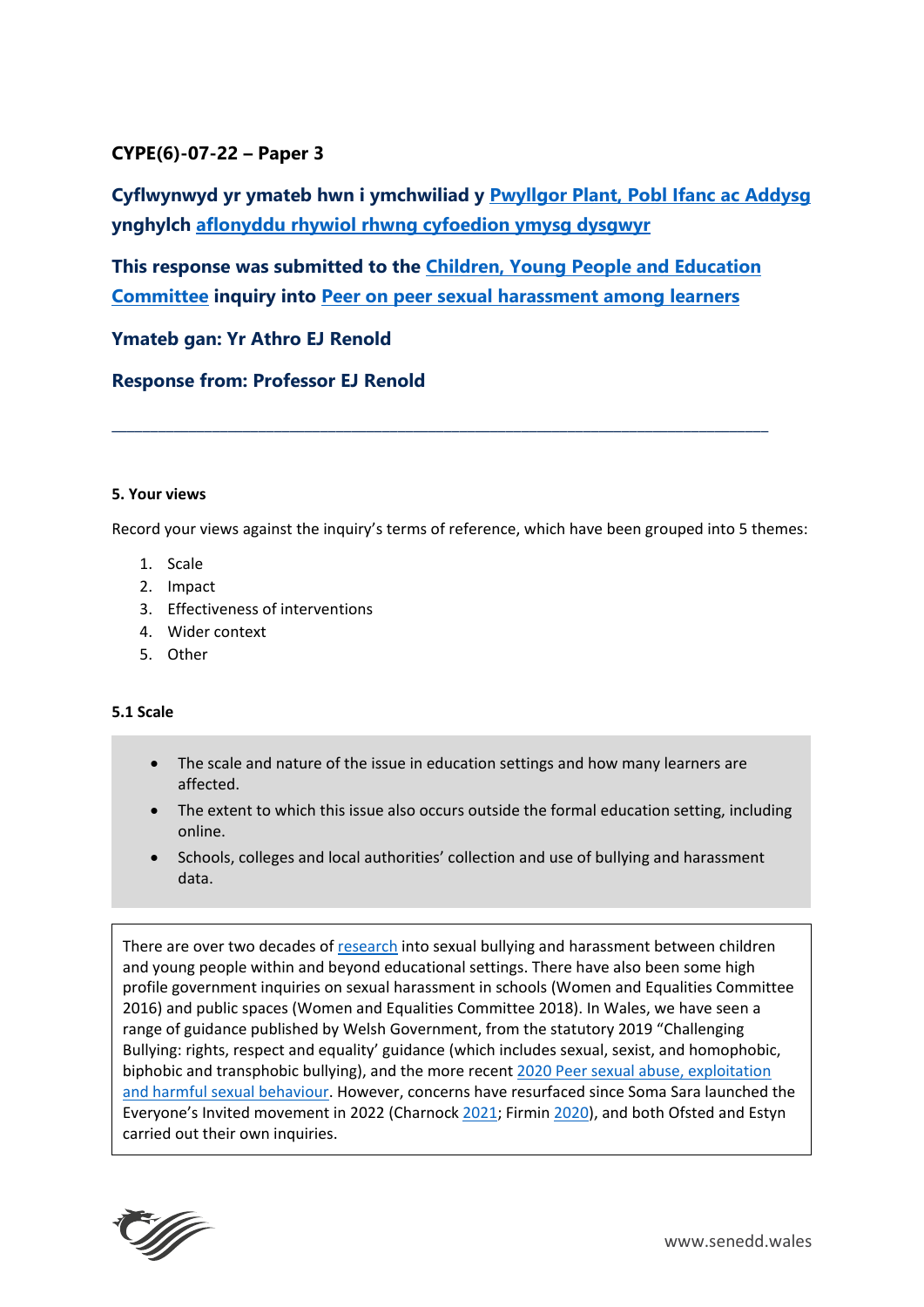The overwhelming key messages from research in this field confirm many of the findings in Estyn's own review into sexual harassment between young people. They include:

- 1) Verbal and non-contact sexual harassment between young people is widespread in schools and increasingly prevalent online [\(Ringrose](https://www.ascl.org.uk/ASCL/media/ASCL/Our%20view/Campaigns/Understanding-and-combatting-youth-experiences-of-image-based-sexual-harassment-and-abuse-full-report.pdf) et al. 2021) and in public spaces [\(Renold](https://www.tandfonline.com/doi/full/10.1080/09589236.2017.1296352) et al. 2016). 50% of secondary school students in Wales reported being called sexually offensive names by boys, and this increases with age (SHRN 2019).
- 2) Sexual harassment between young people disproportionately affects girls/women, gender and sexuality non-conforming young people and LGBTQ+ young people (Renold et [al. 2016,](https://orca.cardiff.ac.uk/107599/1/How%20Gender%20Matters.pdf) SHRN 2019).
- 3) Sexual harassment needs to be understood in the context of how harmful gender and sexual norms routinely regulate young people's identities, experiences of their body and appearance, their social activities (offline/online), and friendship and relationship cultures. These norms also underpin and are used to justify a range of harmful sexual behaviours.
- 4) Recent research into image-based harassment has shown that 66% of the requests for nude images that girls received came from people under the age of 18. Of those teenagers who requested girls' nudes, 39% came from a romantic or sexual partner, 36% came from a friend or acquaintance, and 21% came from a stranger. A key finding of this research was how masculinity norms motivate boys to solicit and/or forward nude images from girls [\(Ringrose et al. 2021\)](https://www.ascl.org.uk/ASCL/media/ASCL/Our%20view/Campaigns/Understanding-and-combatting-youth-experiences-of-image-based-sexual-harassment-and-abuse-full-report.pdf)
- 5) Sexual harassment is not confined to the secondary school or older teens. but is happening in the everyday lives of pre-teen children and in primary school. This includes heteronormative, homophobic, biphobic and transphobic harassment (see [Renold 2013;](https://www.cardiff.ac.uk/__data/assets/pdf_file/0016/29050/BOYS-AND-GIRLS-SPEAK-OUT-FINAL.pdf) [Renold and Huuki 2015;](https://orca.cardiff.ac.uk/88395/) [Renold et al. 2019\)](https://learning.nspcc.org.uk/research-resources/2019/agenda-promoting-positive-relationships-schools-communities). However, little is known about image-based harassment amongst primary school aged children.
- 6) A growing number of young people are beginning to speak out about their experiences, particularly vis a vis social media, but also through gender equality or feminist youth clubs, and LGBTQ+ youth groups [\(Mendez et al. 2018\)](https://journals.sagepub.com/doi/abs/10.1177/1350506818765318)
- 7) There is a rapidly expanding vocabulary that is providing young people with a language to describe not just types of sexual harassment (e.g. cyber-flashing, up-skirting, revenge porn, gaslighting etc) but concepts that are helping us understand the wider conducive cultures that enable sexual harassment in all its formations to thrive (e.g. rape culture, lad culture, toxic masculinity etc. [\(Renold 2016\)](https://theconversation.com/children-are-leading-the-way-on-tackling-sexual-harassment-in-schools-73937)
- 8) We are witnessing a wider range of collective movements, particularly online movements, which young people have access to, and participate in. Some of these are affirmative and focused on supporting and understanding victims' experiences of sexual harasssment (e.g. 'Everyday Sexism' and 'Everyone's Invited'). Other movements are creating and inciting a complex culture of hate that perpetuates and discriminates against girls, women and gender and sexual minorities (e.g. Alt right groups and Incels, see Ging [2018](https://journals.sagepub.com/doi/abs/10.1177/1097184X17706401?journalCode=jmma) ).

## **NB. Terminology: the shift from sexual bullying to sexual harassment**

The concept of sexual harassment, rather than sexual bullying, is a welcome shift in terminology. The individualising logic of 'bullying', with its psychological categories of victim, perpetrator and bystander, struggle to address the social and cultural power relations that children are caught up in and negotiate on a daily basis.

'Harassment' can better capture the textual, verbal, physical, material, emotional and psychological sexual and gendered abuses of power in children's everyday peer cultures, relationships and social and cultural worlds more widely, including the routine and normalised

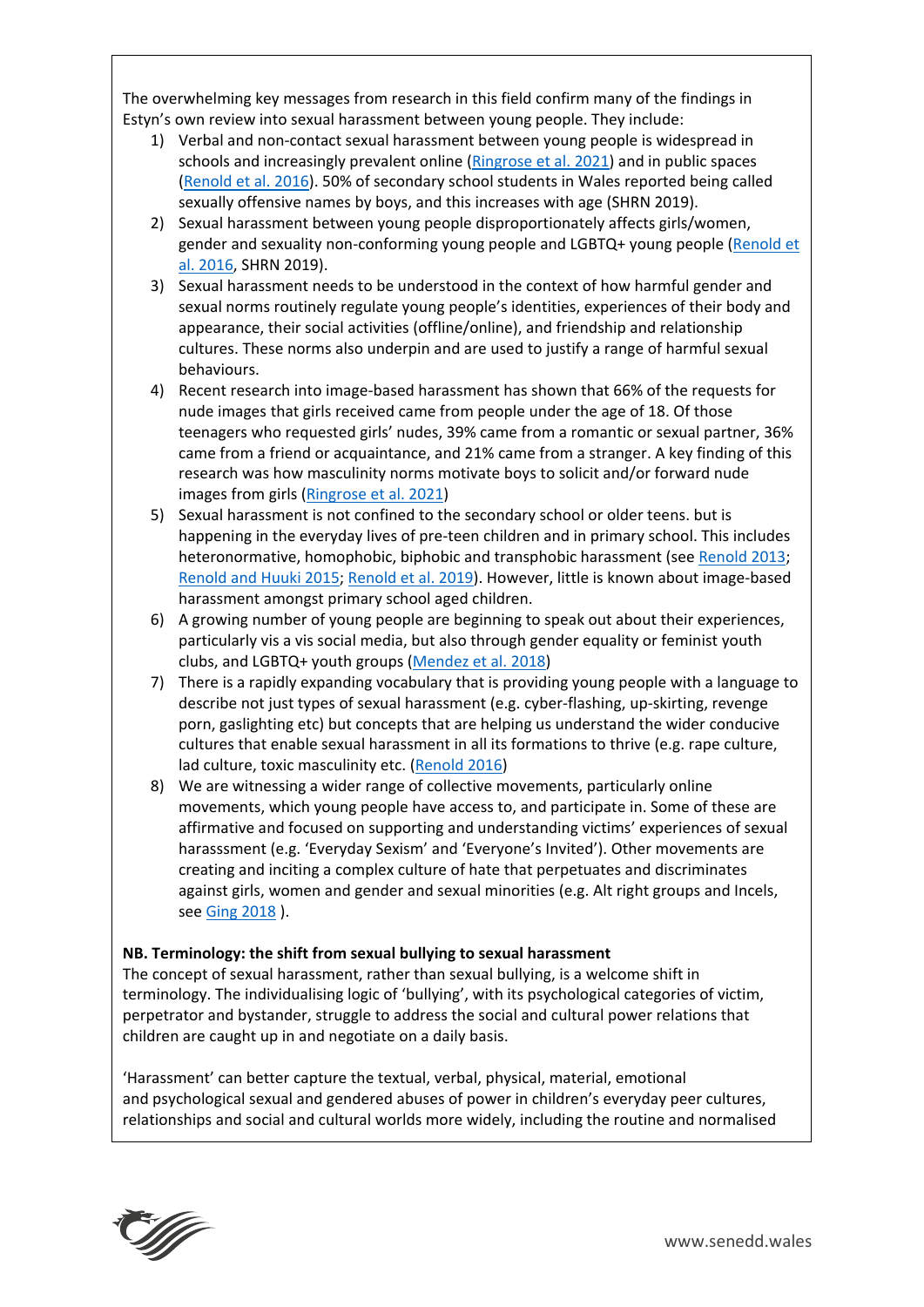everyday sexisms and rape culture circulating across their 'online' and 'offline' worlds and in wider media representations.

However, the ways in which both learners and schools understand what constitutes sexual harassment and/or sexual bullying informs what is reported. Moreover, the focus on defining the phenomenon through the available categories and reporting procedures, and not on the wider conducive social and cultural contexts within which sexual harassment thrives, often means that prevention programmes and pedagogy in this field are limited in scope at best, and driven by a shame and blame pedagogy at worst.

## **5.2 Impact**

- The impact on pupils' learning, mental health and well-being.
- The impact on education settings and staff, for example in terms of discipline and the extent to which harassment among learners has become 'normalised'.
- The specific impacts on particular groups of learners (e.g., older pupils, girls, LGBTQ+ pupils, etc.).

"*Most of the girls, when something happens to them, like they get sexually assaulted or something they don't tell the teachers*" (age 14, [Renold and Timperley 2021,](https://vimeo.com/manage/videos/667900095) Unboxing Relationships and Sexuality Education).

As outlined above, sexual harassment, the normalisation of sexual harassment (offline and online) and the subtle and explicit ways in which sexual harassment is steeped in and consolidates gender and sexual norms is widespread in secondary schools, but begins in children's formative years. As the quote above illustrates, however, children and young people "don't tell the teachers". This is often due to a number of reasons including; feelings of discomfort, embarrassment and shame; a wider victim-blaming culture that is steeped in harmful gender and sexual norms; peer group dynamics and reporting on 'friends'; its normalisation and thus the futility of the reporting process.

Research on gender and sexual harassment has conclusively demonstrated that girls/young women, LGBTQ+ young people and those young people who are perceived not to conform to the normative categories of 'femininity', 'masculinity' and 'heterosexuality' are most at risk of discrimination, exclusion and abuse [\(Mayo and Blackburn 2019;](https://books.google.co.uk/books?hl=en&lr=&id=4EDCDwAAQBAJ&oi=fnd&pg=PT12&dq=mayo+and+blackburn&ots=QM03HEtmmT&sig=llRHSZBBuscqZ5EQHhzmbA4WKuE&redir_esc=y#v=onepage&q=mayo%20and%20blackburn&f=false) [Meyer, 2018;](https://books.google.co.uk/books?hl=en&lr=&id=o3_lFht5FywC&oi=fnd&pg=PT11&dq=Meyer+Elizabeth&ots=tjssWvdE_i&sig=PSdZWgFQZWSVKbjcbPe-OjEeHAo&redir_esc=y#v=onepage&q=Meyer%20Elizabeth&f=false) [Ging and Neary,](https://link.springer.com/article/10.1007/s42380-019-00053-3?fbclid=IwAR3_lVjRqa-6bUG4Fbhcc7tFIwuMI1vLGeNr_-o2gtvgog6frapo3vbO5FQ)  [2019;](https://link.springer.com/article/10.1007/s42380-019-00053-3?fbclid=IwAR3_lVjRqa-6bUG4Fbhcc7tFIwuMI1vLGeNr_-o2gtvgog6frapo3vbO5FQ) [Renold et al. 2016\)](https://books.google.co.uk/books?hl=en&lr=&id=mGukCgAAQBAJ&oi=fnd&pg=PP1&dq=children,+sexuality+sexualisation+reonld&ots=qf56uTYu2e&sig=auusGkMmSrNNbxcEfdcSDqvccd4&redir_esc=y#v=onepage&q=children%2C%20sexuality%20sexualisation%20reonld&f=false).

For example in relation to our research with young people aged 12-14 [\(Renold, Bragg, Ringrose](https://orca.cardiff.ac.uk/107599/1/How%20Gender%20Matters.pdf)  [and Jackson 2016;](https://orca.cardiff.ac.uk/107599/1/How%20Gender%20Matters.pdf) 2018):

- Girls, gender/sexuality non-conforming youth and LGBTQ+ youth in particular reported feeling at risk of judgement based on norms around the body and appearance; pressures around heterosexual relationship cultures and heterosexual double standards.
- Just over one third (35%) of survey respondents agreed or strongly agreed that they had experienced sexual harassment because of their gender. Indeed, when young people did

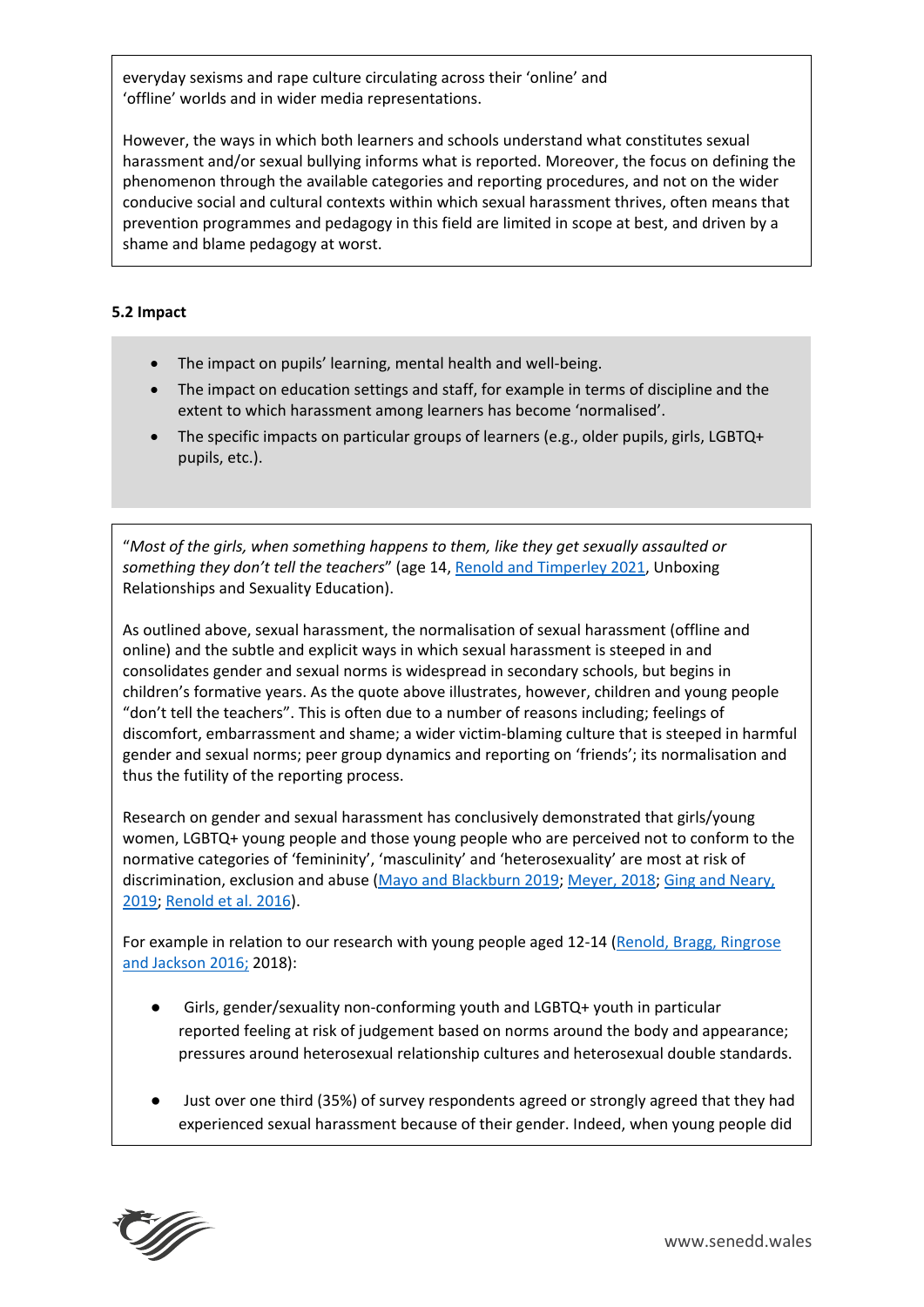not conform to heteronormative identity constructions or normative ideas about gender they could be subject to various forms of harassment, attacks or unwelcome regulatory sexual banter, especially in public places.

● While reporting was rare, those young people who did report experiencing sexual harassment in school, online and in public spaces, felt unsupported by schools or parents in dealing with these issues.

In research into the gender and sexual cultures of pre-teen children [\(Renold 2013\)](https://www.cardiff.ac.uk/__data/assets/pdf_file/0016/29050/BOYS-AND-GIRLS-SPEAK-OUT-FINAL.pdf) **most children age 10-12 reported either witnessing or experiencing direct or indirect incidents of sexual harassment, particularly slut-shaming and anti-gay talk** (at school, in the street, and online), with gender and sexual stereotypes used by children and some staff to justify these forms of harassment. Much of this occurred in and across the gendered and sexual dynamics of children's everyday peer cultures, and the severity and impact were context and locality specific Moreover, young boyfriend-girlfriend cultures were a volatile mix of anxiety, pain, pleasure and power. Indeed, many children talked about group coercive sexual practices, such as being 'forced to kiss' in the playground by their peers, which urges us to shift our understandings from consent as a process between two individuals to consent as a social process negotiated in peer group cultures.

**\*Intersectionality matters** Central to understanding the impact of sexual harassment upon different groups of learners is paying attention to how sexism, heterosexism, racism, classism, ableism, homophobia, biphobia and transphobia work *together* in how sexual harassment is experienced and normalised (Pasco, 2011; Payne and Smith, 2012, 2018; Ringrose and Renold, 2010). Indeed the way that teachers and other educators (struggle to) understand the diverse ways in which intersectional gender norms impact upon young people's experiences of sexual harassment, informs the approach and effectiveness of school-based interventions and pedagogies.

## **5.3 Effectiveness of interventions**

- The effectiveness of existing policies and guidance, and the identification of potential solutions and improvements.
- The effectiveness of the roles of a wide range of statutory bodies (including the police, social services, local authority education departments, pupil referral units and schools themselves) and the extent to which a multi-agency approach is being taken where appropriate.
- The effectiveness of the Welsh Government's response across all its relevant departments with a focus on education, social services and community safety and its inclusion of non-devolved services such as the police and the criminal justice system.

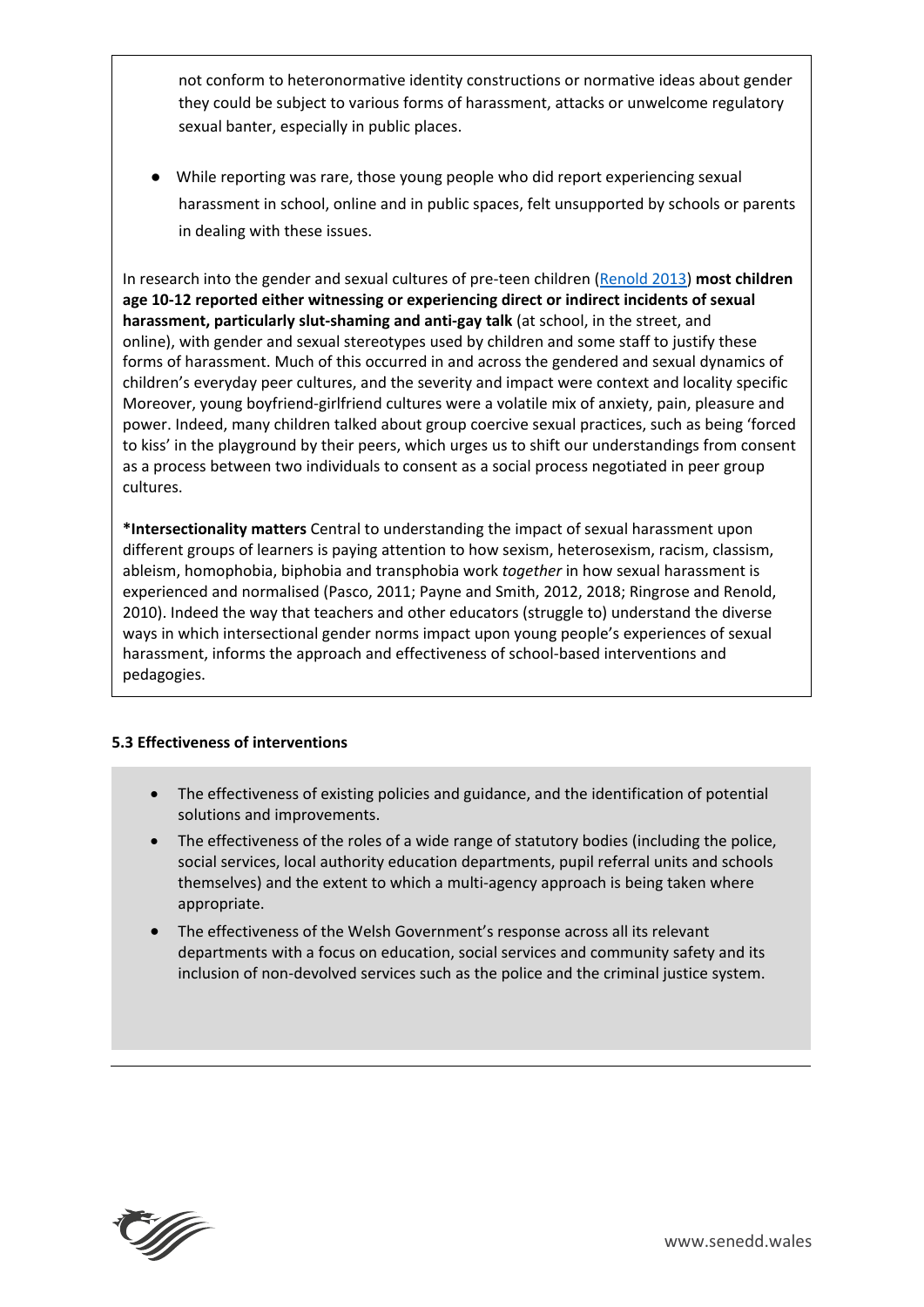This section focuses specifically upon school-based interventions with an understanding that schools are key sites for prevention, protection and change.

International research shows that promising interventions in educational settings to address sexual harassment do so when they are proactive, not reactive (e.g. in response to a disclosure or incident); addressed within the full spectrum of gender-based and sexual violence; and situated within a rights and gender-equity based, trauma-informed, whole school approach. Some of these elements are summarised below:

**Cross-curricular:** A holistic, cross-curricular approach to sexual harassment, will include but does not stop and start with knowing the law, knowing how to report, or knowing where to seek advice. Rather, it uses the full curriculum, and within a whole school approach, to progressively explore how and why sexual harassment happens. For example, a upper secondary school project exploring the regulation of gendered clothing or gendered bodies through history and across different cultures (e.g. a project on 'skirts' or 'public toilets') could enable a rich exploration of how girls' and women's bodies have been objectified, sexualised and commodified, as public property and always under surveillance. This could be complimented by a fact-finding project on organisations and movements which have addressed 'street harassment' (e.g. [Hollaback,](https://www.ihollaback.org/) see Mendes, Ringrose and Keller, 2018) and 'cyber-flashing' (Ringrose et al. 2021). External providers with specific expertise could be drawn upon to support key topics/areas.

**Rights and Gender Equity**: Schools need to proactively find ways to address and advance a rights-based approach to gender *and* sexual equalities and equity. This could include, for example, providing resources and commitment to youth led feminist and LGBTQ+groups and using existing or co-creating new resources and curricula with young people that situates sexual harassment in a range of sites and spaces (from social media, to public places) and within a wide range of gender-based and sexual violence.

**Intersectional and global:** An intersectional and local and global understanding of power relations around girls and women's bodies, and understanding the nature and impact of sexual harassment across public, institutional *and* private spaces need to be prioritized in teacher training, curricula materials and dedicated RSE lessons.

**Pupil Voice:** Children and Young People's own understandings and experiences must be prioritized in the design and delivery of resources, strategies and prevention programmes in order to be relevant, responsive and developmentally appropriate. They must be affirmative in their approach, and mitigate against potential binary victimblaming or perpetrator-shaming and in ways that are inclusive of all gender and sexual identity and expression. See the following two examples from a recent research project in Wales with young people, aged 13-17 (Renold and Timperley 2021) which highlights the limits to drop-down days and external providers:

*Rosa and Lissy (age 14) describe annual visits from a school community police officer in Year's 7 and 8. As part of the lesson the policeman shows the class a video on 'sexting'. Lissy: We were just sitting there for, like, two hours just talking to this police officer, who was talking at us, not with us, in terms of what to do and what not to do. Rosa: We learned about it, but all we really do is... like, they just tell us it's wrong and then show us a video, that's just kind of it.* 

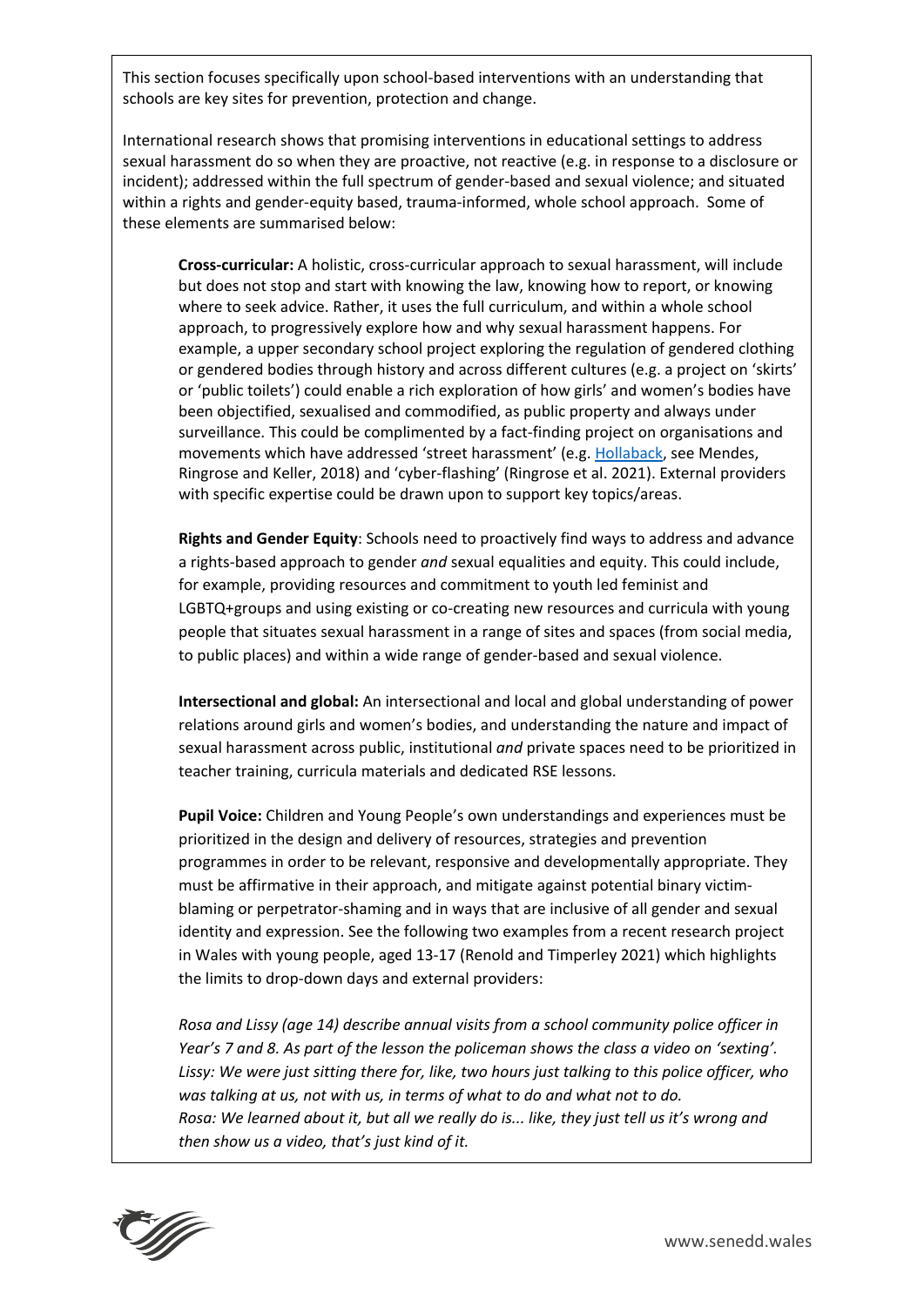*Lissy: Yeah! I was just about to say about the video, it's the same video every year and it's still boring.* 

*Rosa: It just looks really staged, it's not very... it's not very accurate, I don't think. Lissy: Really stereotypical as well.*

*When asked about the kind of video they would create ... Lissy: I would probably show, like, how you would actually deal with it, because at the end it just says, like, "Don't send nudes," not ... it doesn't talk about the, like, pressure, and how to, like, actually say no, it just says, "Don't do it," at the end. Rosa: Like, it doesn't go into any, like, detail and also, it doesn't talk about how you shouldn't shame people when they get that kind of thing, like ... because people just shame them automatically and call them a slut. Or they, like, stereotype it, it's always the girl doing it to ... like, it's always the boy asking for it or something. Lissy: Yeah... yeah, yeah, yeah. Yeah, it is'! Rosa: I don't think there should be a video at all.* 

**Trauma-informed**: All of the above, is part of what is being conceptualised as a traumainformed approach to sexual harassment. A trauma-informed approach focuses on affirmative, empowering and transformative practices to address harmful sexual behaviours [\(Renold, 2019;](http://www.agendaonline.co.uk/) [Biglia and Alldred, 2015,](https://www.researchgate.net/publication/282404167_Gender-Related_Violence_and_Young_People_An_Overview_of_Italian_Irish_Spanish_UK_and_EU_Legislation) [Jones et al., 2016\)](https://www.tandfonline.com/doi/full/10.1080/14681811.2015.1080678) and interventions that focus on collective (rather than individual) understandings, actions and solutions [\(Fava and Bay-Cheng 2013\)](https://www.tandfonline.com/doi/abs/10.1080/14681811.2012.745808?casa_token=c8PO3b6FgC4AAAAA:jEoV5pN4jJHGXLBdXzszI81Qovy6WhY5LLAOEn7ks26pHLJz2RYq25wwDHm_Bz9n7fqZaUP4HtfP). Central here is knowing how to create a safe, nonjudgemental and inclusive learning environment, across the whole school.

**Over 28 case studies that take a rights and equity based approach address genderbased and sexual harassment and violence in schools can be found in the AGENDA resource [\(www.agendaonline.co.uk,](http://www.agendaonline.co.uk/) Renold 2019**)

## **5.4 The wider context**

- The impact of online content and influences on young people's attitudes, and the wider context of online safety and potential legislation at Westminster.
- The role of families, parents, and carers.
- The role of the new Curriculum for Wales in developing healthier attitudes towards relationships and sexuality issues.

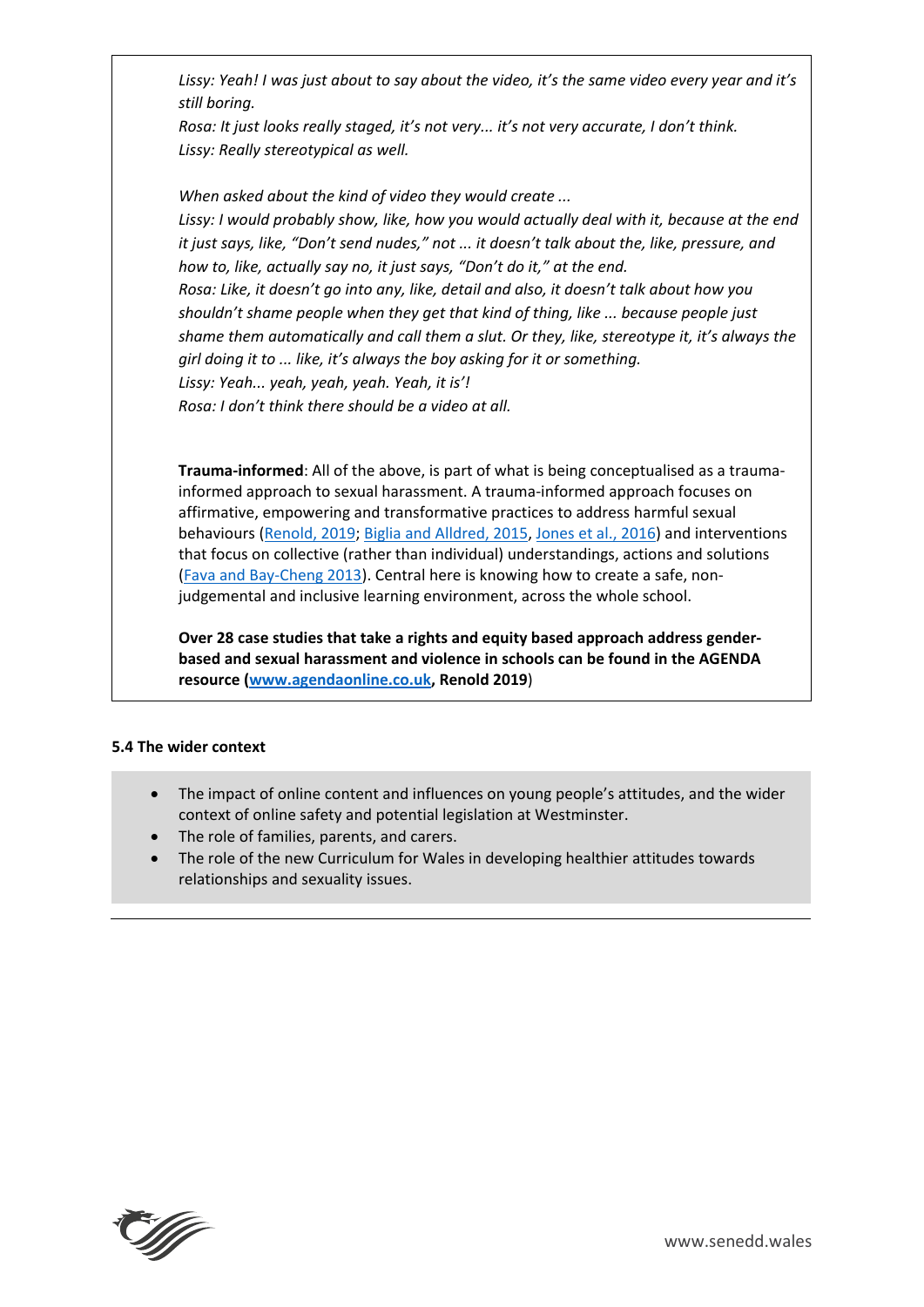#### **Image-based abuse and online safety**

Space precludes an extensive response here, but the recent research by Ringrose et al. (2022) into understanding and combatting young people's experiences of image based sexual harassment includes a range of recommendations for schools, families, parents and carers. [https://www.ascl.org.uk/ASCL/media/ASCL/Our%20view/Campaigns/Understanding-and](https://www.ascl.org.uk/ASCL/media/ASCL/Our%20view/Campaigns/Understanding-and-combatting-youth-experiences-of-image-based-sexual-harassment-and-abuse-full-report.pdf)[combatting-youth-experiences-of-image-based-sexual-harassment-and-abuse-full-report.pdf](https://www.ascl.org.uk/ASCL/media/ASCL/Our%20view/Campaigns/Understanding-and-combatting-youth-experiences-of-image-based-sexual-harassment-and-abuse-full-report.pdf)

As outlined above, it is vital that our understanding and interventions to address sexual harassment and image-based abuse in the context of young people's online learning and experience is not viewed in isolation from their 'off-line' worlds. They are part of the same social and cultural landscape.

While new laws and legislation, such as the new offence of 'cyber-flashing' in the Online Safety bill are crucial and welcome, they must be accompanied with an educational response that both joins-up and goes beyond the existing policy-focused guidance that is rarely accompanied by a fully resourced and evidence based robust professional learning framework.

### **Wales' forthcoming RSE and the need for specialist RSE professional learning**

Wales' new forthcoming cross-curricular statutory [Relationships and Sexuality Education,](https://hwb.gov.wales/curriculum-for-wales/designing-your-curriculum/cross-cutting-themes-for-designing-your-curriculum/#relationships-and-sexuality-education-(rse):-statutory-guidance) has rights, equity, empowerment, and a whole school approach as key principles for RSE provision.

The [RSE code](https://gov.wales/curriculum-wales-relationships-and-sexuality-education-rse-code) enables schools to begin creating safe, inclusive and empowering learning environments to explore the fundamentals of rights, consent and gender equity from the early years. And while the third strand in the RSE code, "Empowerment, Safety and Respect" focuses on how "*Learners need to develop an understanding of the social, emotional, physical and legal nature and impact of harmful behaviours, including all bullying, and LGBTQ+ based bullying, sexual violence and gender-based violence in a range of contexts, including online*". This focus on understanding harm is embedded in a range of rights and equity 'what matters' statements that support learners to understand the role of harmful gender and sexual norms in influencing social interactions, behaviours and relationships, and how sex, gender and sexuality rights have changed over time and around the world. The code thus provides schools to develop a holistic approach and a progressive scaffolding, that if realised, can enable schools to address sexual harassment across the curriculum and as part of a whole school approach.

However, as I have repeatedly outlined in previous inquiries and consultations one of the biggest challenges facing schools is the time, resources and access to research-informed professional learning and training. Of the 150+ primary, secondary and special school teachers that have participated in our own [\(Renold et al. 2021\)](http://www.agendaonline.co.uk/crush/) professional learning workshops designed to prepare them for the new RSE (2019-2022), very few have had any RSE training, and gender, sexuality and violence are often identified as one of their curriculum panic zones.

Key to any future professional learning, training and interventions in this area will mean reviewing how existing programmes or interventions are specifically challenging the shame and blame, risk-based approaches to 'healthy/unhealthy' relationships education' and supporting those that advance a much wider understanding that foregrounds the complex and intersectional abuses of power in all inter-personal relationships – relationships that include, but also go beyond, peer relationships (i.e. relationships that young people don't have control over). Such interventions might depart from what is expected from a conventional 'healthy relationships', 'anti-bullying' or 'sexual harassment' resource. Some of these interventions and resources may be targeted to supporting particular at-risk groups such as girls/women, LGBTQ+ young people or